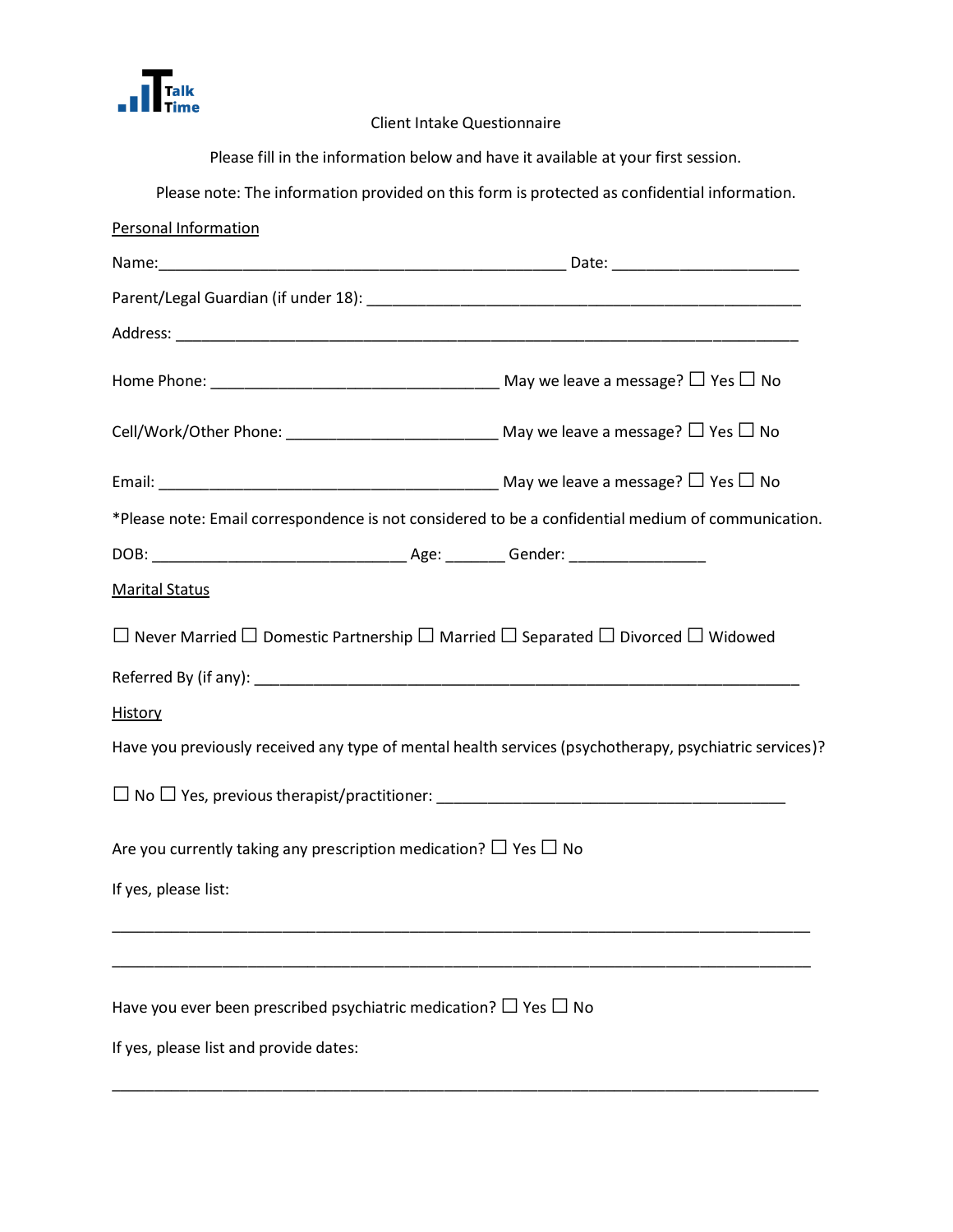

## General and Mental Health Information

| 1. How would you rate your current physical health? (Please circle one)                              |      |                                                                        |  |  |                                                                                                               |  |  |  |  |  |  |  |
|------------------------------------------------------------------------------------------------------|------|------------------------------------------------------------------------|--|--|---------------------------------------------------------------------------------------------------------------|--|--|--|--|--|--|--|
|                                                                                                      | Poor | Unsatisfactory Satisfactory                                            |  |  | Good Very good                                                                                                |  |  |  |  |  |  |  |
| Please list any specific health problems you are currently experiencing:                             |      |                                                                        |  |  |                                                                                                               |  |  |  |  |  |  |  |
| 2. How would you rate your current sleeping habits? (Please circle one)                              |      |                                                                        |  |  |                                                                                                               |  |  |  |  |  |  |  |
|                                                                                                      | Poor | Unsatisfactory Satisfactory                                            |  |  | Good Very good                                                                                                |  |  |  |  |  |  |  |
|                                                                                                      |      |                                                                        |  |  | Please list any specific sleep problems you are currently experiencing: ___________________________           |  |  |  |  |  |  |  |
|                                                                                                      |      |                                                                        |  |  |                                                                                                               |  |  |  |  |  |  |  |
| 4. Please list any difficulties you experience with your appetite or eating problems: ______________ |      |                                                                        |  |  |                                                                                                               |  |  |  |  |  |  |  |
|                                                                                                      |      |                                                                        |  |  |                                                                                                               |  |  |  |  |  |  |  |
|                                                                                                      |      |                                                                        |  |  | 5. Are you currently experiencing overwhelming sadness, grief, or depression? $\Box$ No $\Box$ Yes            |  |  |  |  |  |  |  |
|                                                                                                      |      |                                                                        |  |  |                                                                                                               |  |  |  |  |  |  |  |
|                                                                                                      |      |                                                                        |  |  | 6. Are you currently experiencing anxiety, panics attacks or have any phobias? $\Box$ No $\Box$ Yes           |  |  |  |  |  |  |  |
|                                                                                                      |      |                                                                        |  |  |                                                                                                               |  |  |  |  |  |  |  |
|                                                                                                      |      |                                                                        |  |  | If yes, when did you begin experiencing this? The contract of the contract of the contract of the contract of |  |  |  |  |  |  |  |
| 7. Are you currently experiencing any chronic pain? $\Box$ No $\Box$ Yes                             |      |                                                                        |  |  |                                                                                                               |  |  |  |  |  |  |  |
|                                                                                                      |      |                                                                        |  |  |                                                                                                               |  |  |  |  |  |  |  |
| 8. Do you drink alcohol more than once a week? $\Box$ No $\Box$ Yes                                  |      |                                                                        |  |  |                                                                                                               |  |  |  |  |  |  |  |
| 9. How often do you engage in recreational drug use?                                                 |      |                                                                        |  |  |                                                                                                               |  |  |  |  |  |  |  |
| Daily $\Box$ Weekly $\Box$ Monthly $\Box$ Infrequently $\Box$ Never                                  |      |                                                                        |  |  |                                                                                                               |  |  |  |  |  |  |  |
|                                                                                                      |      | 10. Are you currently in a romantic relationship? $\Box$ No $\Box$ Yes |  |  |                                                                                                               |  |  |  |  |  |  |  |
|                                                                                                      |      |                                                                        |  |  |                                                                                                               |  |  |  |  |  |  |  |
|                                                                                                      |      |                                                                        |  |  | On a scale of 1-10 (with 1 being poor and 10 being exceptional), how would you rate your relationship?        |  |  |  |  |  |  |  |
| 11. What significant life changes or stressful events have you experienced recently?                 |      |                                                                        |  |  |                                                                                                               |  |  |  |  |  |  |  |

\_\_\_\_\_\_\_\_\_\_\_\_\_\_\_\_\_\_\_\_\_\_\_\_\_\_\_\_\_\_\_\_\_\_\_\_\_\_\_\_\_\_\_\_\_\_\_\_\_\_\_\_\_\_\_\_\_\_\_\_\_\_\_\_\_\_\_\_\_\_\_\_\_\_\_\_\_\_\_\_\_\_\_\_\_